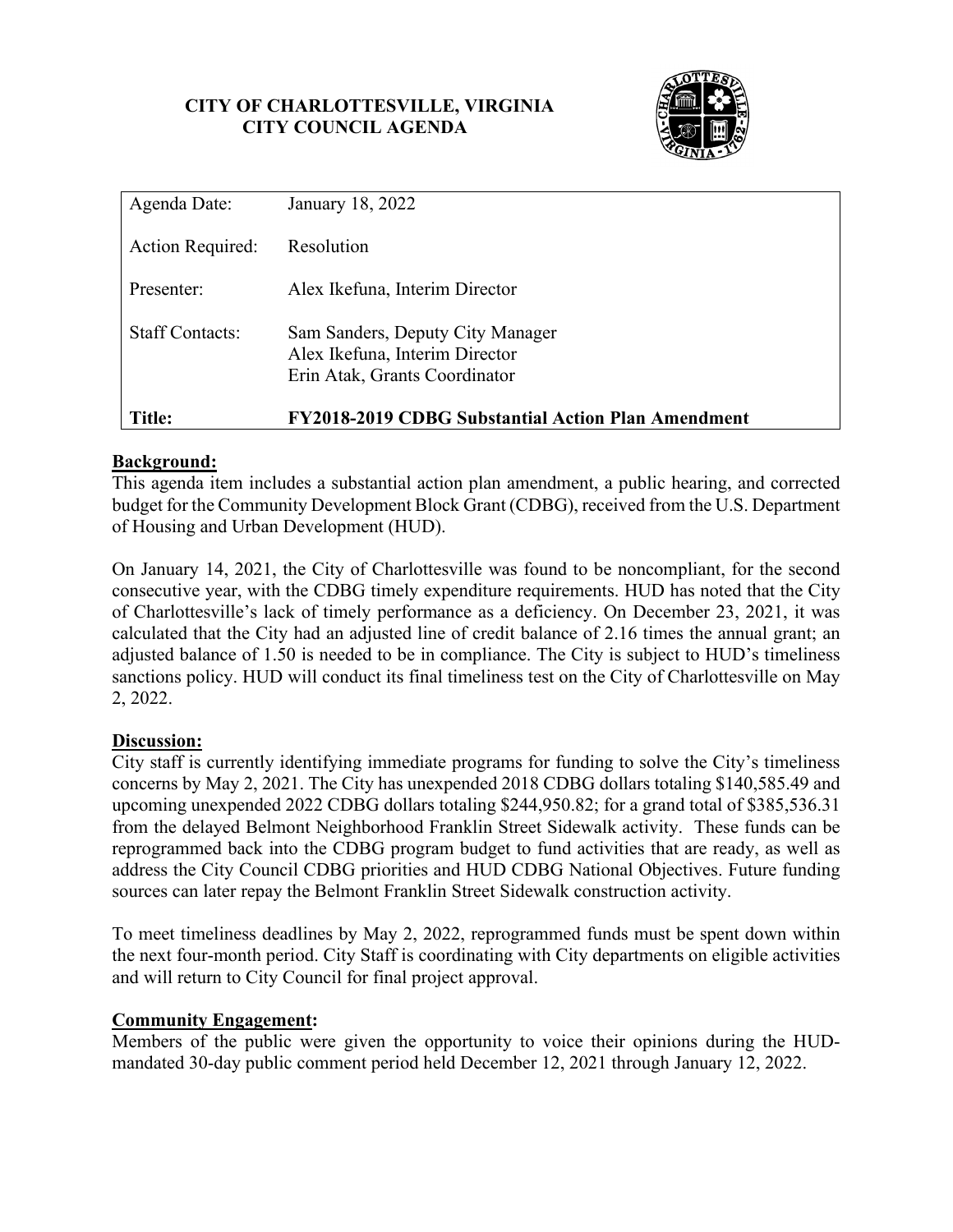# **Alignment with City Council's Vision and Strategic Plan**:

Approval of this agenda item aligns directly with Council's vision for Charlottesville to have **Economic Sustainability**, **A Center for Lifelong Learning**, **Quality Housing Opportunities for All,** and **A Connected Community**. It contributes to variety of Strategic Plan Goals and Objectives including: Goal 1: Inclusive, Self-sufficient Community; Goal 3: Beautiful Environment; Goal 4: Strong, Diversified Economy; and Goal 5: Responsive Organization.

### **Budgetary Impact:**

There will be no impact to the City of Charlottesville budget.

### **Recommendation:**

Staff recommends approval of the CDBG budgets, as well as approval of the FY 2018-2019 substantial Action Plan Amendment of the 2018-2022 Consolidated Plan.

**Alternatives**: No alternatives are proposed.

### **Attachments**:

A. Resolution: Substantial Action Plan Amendment